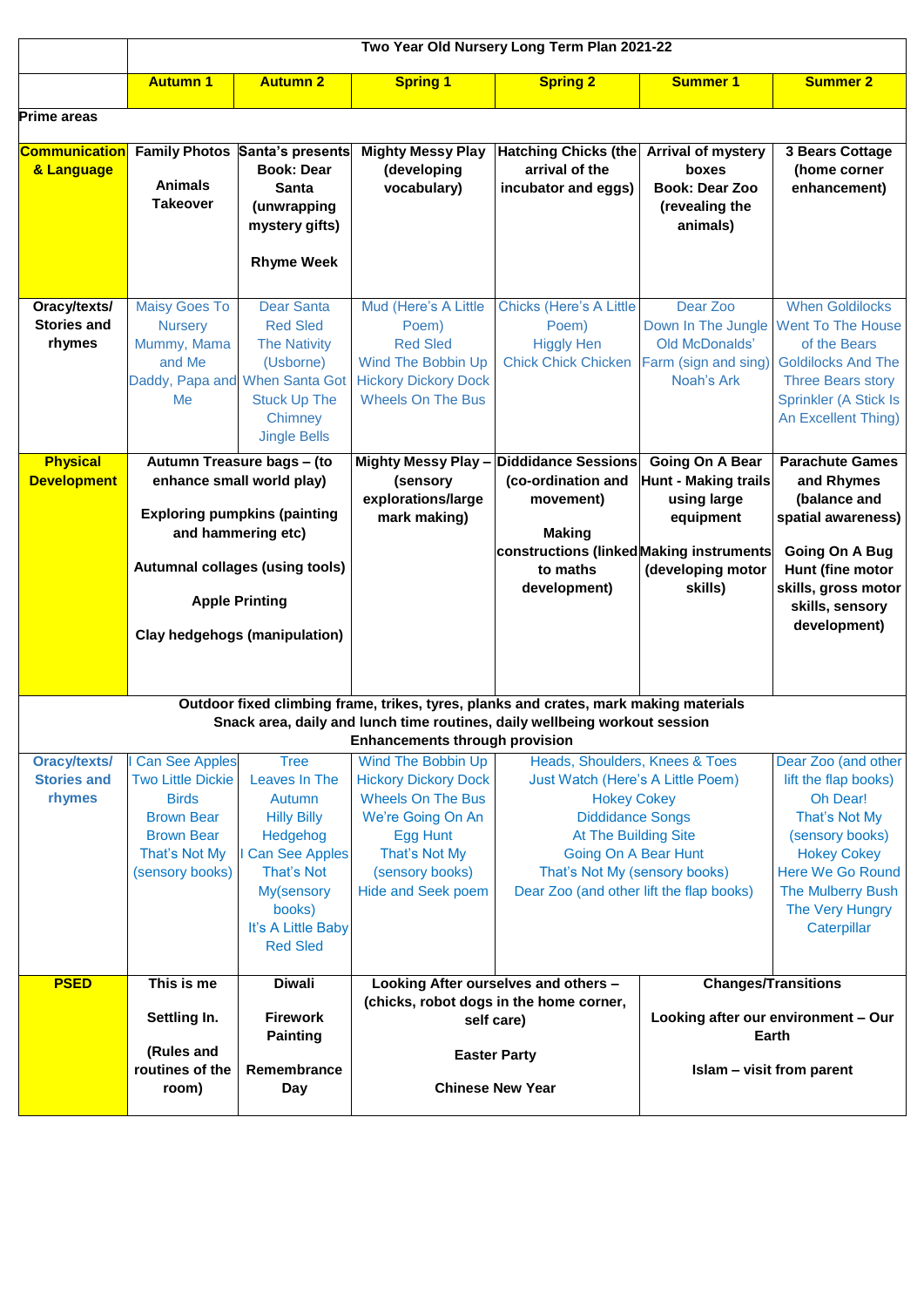|                       | <b>Taking photos</b>                                                                                                                                                               | <b>Christmas</b>                  |                                                                                                                                        | Valentine's Stay and Play              |                                         |                           |  |  |  |
|-----------------------|------------------------------------------------------------------------------------------------------------------------------------------------------------------------------------|-----------------------------------|----------------------------------------------------------------------------------------------------------------------------------------|----------------------------------------|-----------------------------------------|---------------------------|--|--|--|
|                       | on ipads                                                                                                                                                                           |                                   |                                                                                                                                        |                                        |                                         |                           |  |  |  |
|                       |                                                                                                                                                                                    |                                   |                                                                                                                                        |                                        |                                         |                           |  |  |  |
| Oracy/texts/          | <b>Dressing Too</b>                                                                                                                                                                | <b>The Nativity</b>               | <b>Guess How Much I</b>                                                                                                                | My Mum                                 | We're Going On A                        | <b>Pants</b>              |  |  |  |
| <b>Stories and</b>    | <b>Quickly (Here's A</b>                                                                                                                                                           | (Usborne)                         | Love You                                                                                                                               | We're Going On An                      | <b>Bear Hunt (exploring</b>             | <b>No More Nappies</b>    |  |  |  |
| rhymes                | Little Poem)                                                                                                                                                                       | <b>When Santa Got</b>             | <b>Tiger Time To Take A</b>                                                                                                            | Egg Hunt                               | emotions through                        | I'm Small (Here's A       |  |  |  |
|                       | <b>Something About</b>                                                                                                                                                             | <b>Stuck Up The</b>               | <b>Bath</b>                                                                                                                            | <b>Easter story</b>                    | play and story)                         | Little Poem)              |  |  |  |
|                       | Me (Here's A                                                                                                                                                                       | Chimney                           | After My Bath (Here's                                                                                                                  |                                        | <b>Tiger Time To Take</b>               | <b>Recipe For Green</b>   |  |  |  |
|                       | Little Poem)                                                                                                                                                                       | <b>Jingle Bells</b>               | A Little Poem)                                                                                                                         |                                        | a Bath                                  | (Here's A Little          |  |  |  |
|                       | <b>Maisy Goes To</b>                                                                                                                                                               |                                   | My Puppy (Here's A                                                                                                                     |                                        |                                         | Poem)                     |  |  |  |
|                       |                                                                                                                                                                                    |                                   |                                                                                                                                        |                                        |                                         |                           |  |  |  |
|                       | <b>Nursery</b>                                                                                                                                                                     |                                   | Little Poem)                                                                                                                           |                                        |                                         |                           |  |  |  |
|                       |                                                                                                                                                                                    |                                   |                                                                                                                                        |                                        |                                         |                           |  |  |  |
|                       | Developing independence through daily snack/meal times, oral hygiene, handwashing and toileting. Self-regulation, Self-registration<br>(happy/sad basket) Daily wellbeing workout. |                                   |                                                                                                                                        |                                        |                                         |                           |  |  |  |
|                       |                                                                                                                                                                                    |                                   | Our Christian value of Love feeds through planning across the year                                                                     |                                        |                                         |                           |  |  |  |
| <b>Specific areas</b> |                                                                                                                                                                                    |                                   |                                                                                                                                        |                                        |                                         |                           |  |  |  |
|                       |                                                                                                                                                                                    |                                   |                                                                                                                                        |                                        |                                         |                           |  |  |  |
| <b>Literacy</b>       |                                                                                                                                                                                    | Autumn Theme - books around       | <b>Books Around Love</b>                                                                                                               | Chicks (Here's A Little                | A Musical Family                        | A Circle of Sun           |  |  |  |
| <b>Oracy/texts/</b>   |                                                                                                                                                                                    | the theme                         | (Valentine's Day) -                                                                                                                    | Poem)                                  | (Here's A Little                        | (Here's A Little          |  |  |  |
| <b>Stories and</b>    |                                                                                                                                                                                    | Brown Bear, Brown Bear What Do    | Guess How Much I                                                                                                                       | <b>Higgly Hen</b>                      | Poem)                                   | Poem)                     |  |  |  |
| rhymes                |                                                                                                                                                                                    | You See?                          | Love You                                                                                                                               | Sound button books                     | The Older The Violin Goldilocks and the |                           |  |  |  |
|                       |                                                                                                                                                                                    | <b>Dear Santa</b>                 | <b>Hide and Seek with</b>                                                                                                              |                                        | The Sweeter The                         | <b>Three Bears</b>        |  |  |  |
|                       |                                                                                                                                                                                    | Mummy, Mama and Me                | Mr Bear                                                                                                                                |                                        | Tune                                    | The Very Hungry           |  |  |  |
|                       |                                                                                                                                                                                    | Daddy, Papa and Me                | Hide And Seek poem                                                                                                                     |                                        | Dear Zoo                                | Caterpillar               |  |  |  |
|                       |                                                                                                                                                                                    | Grandpa (Here's A Little Poem)    | (A Stick Is An                                                                                                                         |                                        | <b>Shapes and Colours</b>               | In The Garden             |  |  |  |
|                       |                                                                                                                                                                                    | My Sister (Here's A Little Poem)  | Excellent Thing)                                                                                                                       |                                        | We're Going On A                        |                           |  |  |  |
|                       |                                                                                                                                                                                    |                                   |                                                                                                                                        |                                        | <b>Bear Hunt</b>                        |                           |  |  |  |
|                       |                                                                                                                                                                                    | My Brother (Here's A Little Poem) |                                                                                                                                        |                                        |                                         |                           |  |  |  |
|                       |                                                                                                                                                                                    | Grandmas Lullaby (Here's A Little |                                                                                                                                        |                                        |                                         |                           |  |  |  |
|                       |                                                                                                                                                                                    | Poem)                             |                                                                                                                                        |                                        |                                         |                           |  |  |  |
|                       |                                                                                                                                                                                    |                                   | A range of books, stories, poems and songs (nursery rhyme spoons) are covered throughout the year. The books in bold above direct some |                                        |                                         |                           |  |  |  |
|                       |                                                                                                                                                                                    |                                   | planned activities.                                                                                                                    |                                        |                                         |                           |  |  |  |
|                       |                                                                                                                                                                                    |                                   |                                                                                                                                        |                                        |                                         |                           |  |  |  |
| <b>Mathematics</b>    | <b>Autumn Treasure Bag (sorting</b>                                                                                                                                                |                                   | <b>Hide and Seek with</b>                                                                                                              | Tallest Tower - home Shape Hunt Around |                                         | <b>Goldilocks and</b>     |  |  |  |
|                       |                                                                                                                                                                                    | and counting)                     | <b>Mr Bear (positional</b>                                                                                                             | challenge                              | School (2D Shape                        | <b>Three Bears</b>        |  |  |  |
|                       | <b>Apple Printing (patterns and</b>                                                                                                                                                |                                   | language)                                                                                                                              | (sequencing)                           | recognition)                            | <b>Cottage (comparing</b> |  |  |  |
|                       |                                                                                                                                                                                    | shape/size)                       |                                                                                                                                        |                                        | <b>Shape Pictures</b>                   | size)                     |  |  |  |
|                       |                                                                                                                                                                                    | Apple Crumble - quantities and    |                                                                                                                                        | <b>Making rain gauges</b>              | (arranging shapes                       |                           |  |  |  |
|                       | amounts                                                                                                                                                                            |                                   |                                                                                                                                        |                                        | in patterns)                            |                           |  |  |  |
|                       |                                                                                                                                                                                    |                                   |                                                                                                                                        |                                        |                                         |                           |  |  |  |
| <b>Oracy/texts/</b>   |                                                                                                                                                                                    | 5 In The Bed book/rhyme           | 5 Little Monkeys                                                                                                                       | <b>5 Current Buns</b>                  | <b>5 Little Peas</b>                    | Wind The Bobbin Up        |  |  |  |
| <b>Stories and</b>    |                                                                                                                                                                                    | I Can See Apples                  | <b>Where's Spot?</b>                                                                                                                   | Farmers in the den -                   | <b>Toddle Waddle</b>                    | The Very Hungry           |  |  |  |
| rhymes                |                                                                                                                                                                                    | <b>Two Little Dickie Birds</b>    | <b>Hickory Dickory Dock</b>                                                                                                            | sequencing                             | <b>5Little Speckled</b>                 | Caterpillar               |  |  |  |
|                       |                                                                                                                                                                                    |                                   | <b>Incy Wincy</b>                                                                                                                      |                                        | Frogs                                   | <b>When Goldilocks</b>    |  |  |  |
|                       |                                                                                                                                                                                    |                                   | <b>Hide and Seek poem</b>                                                                                                              |                                        | <b>Shapes and Colours</b>               | <b>Went To The House</b>  |  |  |  |
|                       |                                                                                                                                                                                    |                                   | <b>Halfway Down (Here's</b>                                                                                                            |                                        |                                         | of the Bears              |  |  |  |
|                       |                                                                                                                                                                                    |                                   | A Little Poem)                                                                                                                         |                                        |                                         | <b>Goldilocks And The</b> |  |  |  |
|                       |                                                                                                                                                                                    |                                   |                                                                                                                                        |                                        |                                         | <b>Three Bears story</b>  |  |  |  |
| <b>Understanding</b>  | <b>Animals</b>                                                                                                                                                                     | Autumn                            | <b>Mighty Messy Play</b>                                                                                                               | <b>Hatching Chicks</b>                 | <b>Litter Picking</b>                   | Going On A Bug            |  |  |  |
| <b>The World</b>      | Takeover                                                                                                                                                                           | <b>Treasure Bag</b>               |                                                                                                                                        |                                        | <b>Around School and</b>                | <b>Hunt</b>               |  |  |  |
|                       |                                                                                                                                                                                    | <b>Apple Crumble</b>              |                                                                                                                                        | <b>Making rain gauges</b>              | exploring our                           |                           |  |  |  |
|                       |                                                                                                                                                                                    |                                   |                                                                                                                                        |                                        | environment                             |                           |  |  |  |
|                       | Growing flowers and vegetables and tending to these                                                                                                                                |                                   |                                                                                                                                        |                                        |                                         |                           |  |  |  |
| Cookery               |                                                                                                                                                                                    |                                   |                                                                                                                                        |                                        |                                         |                           |  |  |  |
| <b>Oracy/texts/</b>   | <b>Brown Bear</b>                                                                                                                                                                  | <b>Tree</b>                       | <b>Spot Bakes A Cake</b>                                                                                                               | <b>Higgly Hen</b>                      | We're Going On A                        | A Parade of Animals       |  |  |  |
| <b>Stories and</b>    | <b>Brown Bear</b>                                                                                                                                                                  | Leaves In The                     | Wind                                                                                                                                   | Peck, Peck, Peck                       | <b>Bear Hunt</b>                        | The Very Hungry           |  |  |  |
| rhymes                | That's Not My                                                                                                                                                                      | Autumn                            |                                                                                                                                        | Oh Dear!                               | <b>Two Little Dicky</b>                 | Caterpillar               |  |  |  |
|                       | (animal series)                                                                                                                                                                    | <b>Hilly Billy</b>                |                                                                                                                                        | <b>Chick Chick Chicken</b>             | <b>Birds</b>                            | <b>5 Little Peas</b>      |  |  |  |
|                       | <b>Incy Wincy</b>                                                                                                                                                                  | Hedgehog                          |                                                                                                                                        | I'm A Little Chick                     |                                         | In The Garden             |  |  |  |
|                       |                                                                                                                                                                                    |                                   |                                                                                                                                        |                                        |                                         |                           |  |  |  |